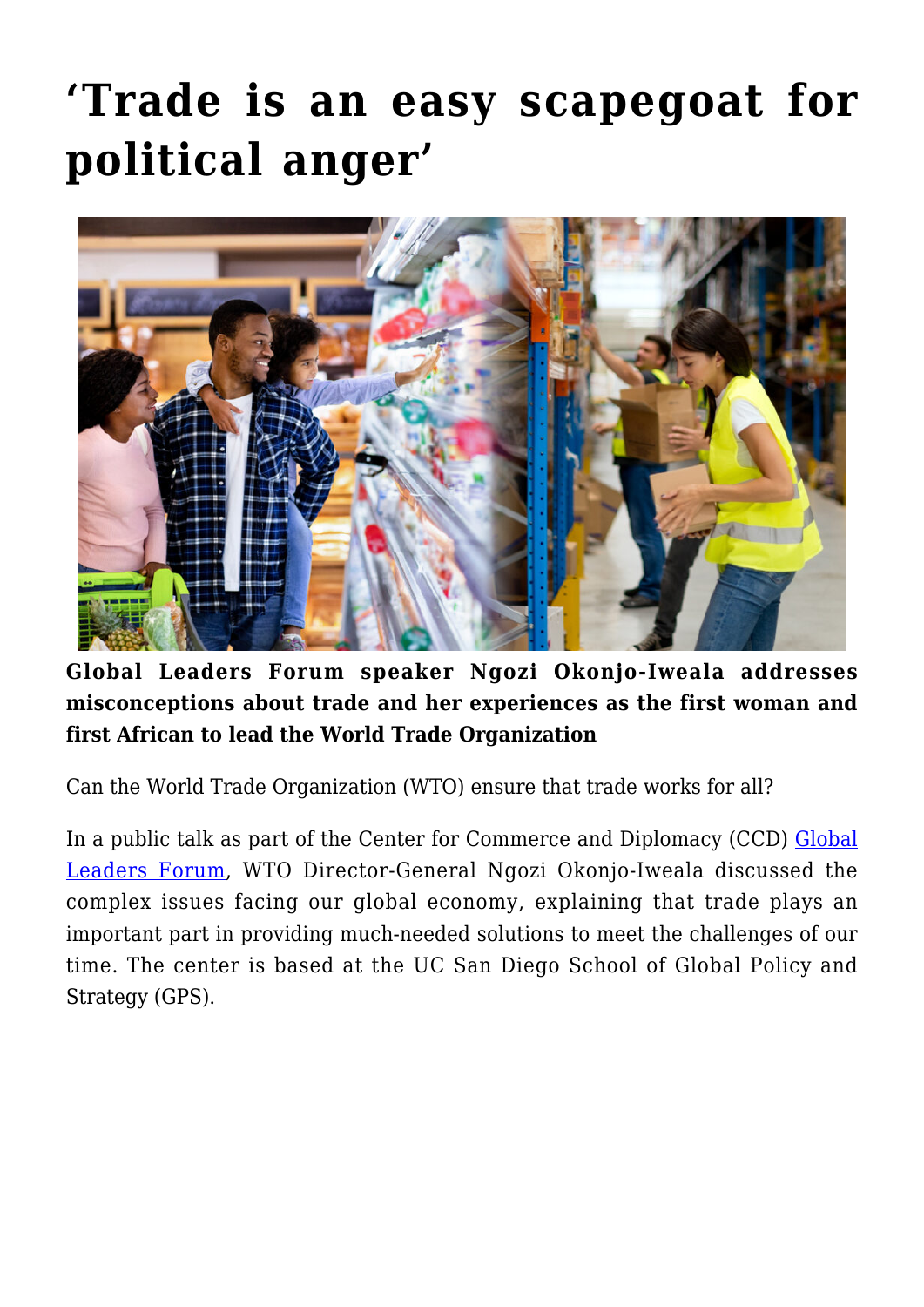

WTO Director-General Ngozi Okonjo-Iweala

"But trade will not be able to realize its full potential to serve these ends if the majority of people see it as a threat," Okonjo-Iweala said.

Okonjo-Iweala addressed many misconceptions about trade, noting a multitude of benefits, such as how trade and open global markets have helped to lift roughly a billion people out of poverty and led to more choices and better prices for many goods and services. Trade provided a vital lifeline during the COVID-19 pandemic, she noted.

Okonjo-Iweala also acknowledged that while trade provides many benefits, those benefits are felt unequally around the world, resulting in trade being blamed for job losses and wage stagnation in many sectors – though bigger culprits such as technology are often to blame.

"We should recognize that trade is an easy scapegoat for political anger," Okonjo-Iweala said.

Okonjo-Iweala advised that countries cannot afford to be complacent in the face of evolving technology and shifting consumer preferences, and turning away from trade will not solve any of the problems countries currently face.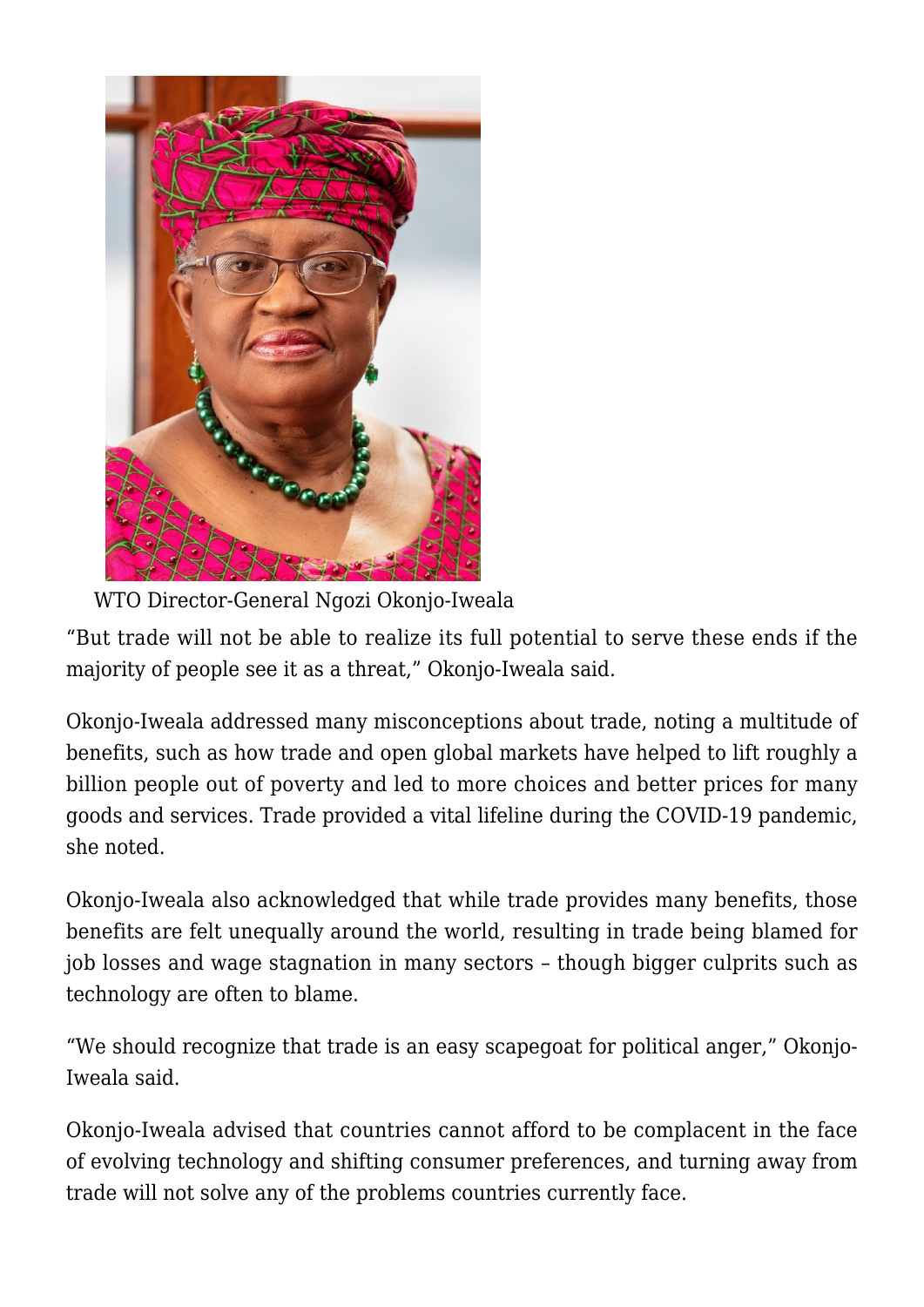"Governments need to help workers adjust and thrive amid these changes," Okonjo-Iweala said. "Policy choices make a huge difference. If we don't make trade work for all of us, there's a good chance it will end up working for none of us."

## **Blazing a trail at the WTO**

Okonjo-Iweala, an economist who served twice as Nigeria's Finance Minister, was ranked by Fortune magazine in 2015 as one of the [50 greatest world leaders](https://fortune.com/worlds-greatest-leaders/2015/ngozi-okonjo-iweala/). She is the first woman and first African to hold the top position at the WTO.

In a question-and-answer session, Okonjo-Iweala discussed the fine line she must navigate as a Black woman in a position of power. She recently coauthored a book with Julia Gillard, former prime minister of Australia, on the subject, titled ["Women and Leadership: Real Lives, Real Lessons,"](https://bookshop.org/books/women-and-leadership-real-lives-real-lessons/9780262045742) in which they interviewed a number of female world leaders about the additional challenges they face.

"We noticed in spite of vast cultural differences, as women leaders we were having the same kinds of experiences," Okonjo-Iweala said.

One common thread, Okonjo-Iweala noted, is that a woman who speaks too gently is perceived as not strong enough for her role; conversely, if the same woman appears too strong or direct, she is considered overly aggressive. Women of color are especially vulnerable to this scrutiny, she said.

"The challenge is when you walk into a room, people see your color or what you are wearing before they see you. They are already making judgments about whether you are up to the job before you speak," Okonjo-Iweala said. "My father always told me that if people think that way, it's their problem, not yours. So I focus on what I have to say, and the minute I start talking and what I have to say makes sense, they forget I am a woman of color."

## **Bringing leaders on the global stage to GPS**

The Global Leaders Forum brings world leaders to campus to share insights on current trends in global policy and politics, leadership and life lessons, enriching the school and community's diplomacy dialogue.

"Bringing global leaders like Ngozi Okonjo-Iweala to UC San Diego reminds us